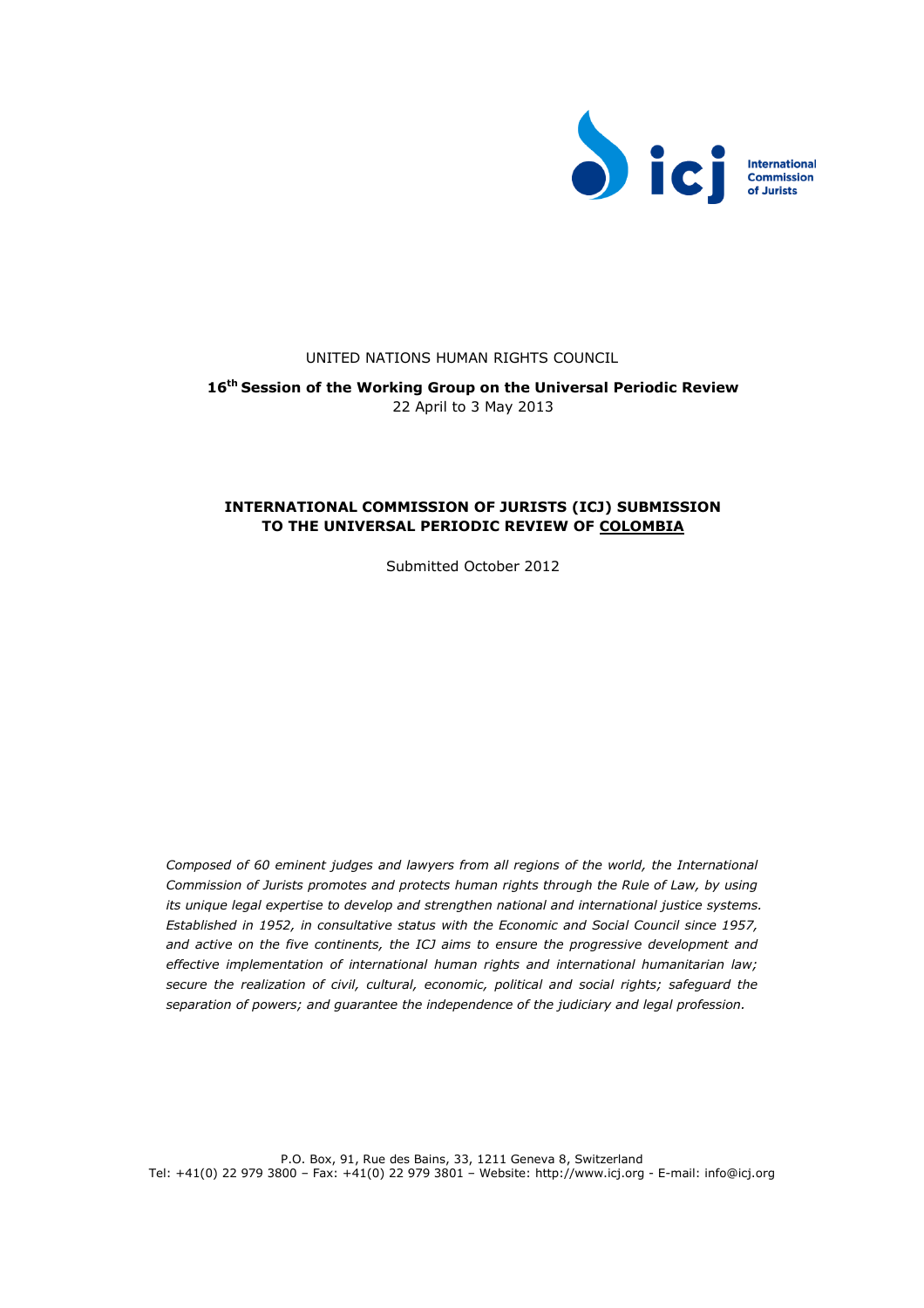## **ICJ SUBMISSION TO THE UNIVERSAL PERIODIC REVIEW OF COLOMBIA**

1. The International Commission of Jurists (ICJ) welcomes the opportunity to contribute to the Human Rights Council's Universal Periodic Review (UPR) of Colombia. In this submission, the ICJ brings to the attention of the Human Rights Council's Working Group on the UPR (Working Group) and to the Human Rights Council (Council): (1) Colombia's responsibility to combat the persistent impunity of perpetrators of gross human rights violations; (2) the reforms affecting the access to justice of victims; (3) the intimidation of human rights defenders; and (4) international human rights mechanisms.

## **Impunity for Human Rights Violations**

2. Impunity, including for gross human violations, is widespread.<sup>1</sup> Impunity has typically prevailed in respect of the prosecution of extrajudicial killings and of violence against trade unionists. Impunity generates a sense of abandonment by victims, and encourages the perception of immunity by perpetrators.

3. According to the Centre for Research and Popular Education (CINEP), there have been 1,741 victims of extrajudicial executions in Colombia from 1984 to 2011. Of those, 1,189 took place between 2002 and 2008.<sup>2</sup> Estimates quantify impunity at up to 98.5 percent in cases of extrajudicial killings committed by members of the security forces in the last years.<sup>3</sup> According to the International Federation for Human Rights (FIDH), when prosecutions do occur, low-ranking soldiers are charged for these crimes while the highest-ranking commanders responsible remain unpunished.<sup>4</sup> Frequently, prosecution authorities do not investigate the accessories to the commission of crimes, especially when they are powerful economic actors such as transnational corporations in the extractive sector.

4. According to information obtained by the Colombian Commission of Jurists and the Escuela Nacional Sindical, 2,903 homicides were committed against trade unionists between January 1986 and May 2011. Of those, only 214 have resulted in court judgments. Within that same period, just five judgments were made for the 157 alleged enforced disappearances of trade unionists. In cases of enforced internal displacement, 99 percent went without judgment; in cases of threats, the rate was 99.9 percent; for alleged torture and ill-treatment cases it was 98 percent. Overall, cases of violent crimes committed against trade unionists had 97.55 percent went unprosecuted.<sup>5</sup> In several of these cases evidence points to the involvement of national and transnational business corporations in the extractive sector, dairy products and agro-export industries. However, authorities rarely investigate corporate actors due to the perceived complexity of the cases; technical and organisational shortcomings internal to the prosecutors' office that prevents it from being able to gather the evidence necessary for successful prosecution; and political pressure on police and investigative authorities sometimes coupled with credible threats. Colombia does not have a developed criminal law establishing direct criminal liability for legal entities, including corporations.<sup>6</sup>

# **Access to Justice for Victims**

5. A series of projects aimed at reforming the National Constitution are – at the date of this submission – being debated in Congress. Of concern are the following main reforms:

*(i) Military jurisdiction* 

6. The proposed revision of articles 116, 152 and 221 of the Constitution is aimed at the creation of a 'Guarantees Tribunal' responsible for the indictment of military persons accused of committing any type of crime. Retired military officials could participate as tribunal magistrates. There would be an additional mechanism in place to resolve any conflicts of jurisdiction between ordinary and military courts. A joint committee composed of members of the two court systems would decide on which system has jurisdiction over controversial cases and those decisions would not be subject to judicial review.

7. The ICJ opposes the creation of a new guarantees tribunal as undermining human rights protections and independence of the judiciary. According to the Criminal Procedural Code 2004, and the Military Code 2010, each of the relevant court systems has a judge responsible for controlling the indictment procedure of all such cases. Further, allowing retired military personnel to participate in the guarantees tribunal would undermine the independence of the tribunal and inappropriately expand military jurisdiction, including in the case of human rights violations. Under international standards, military courts should not have jurisdiction over the prosecution of serious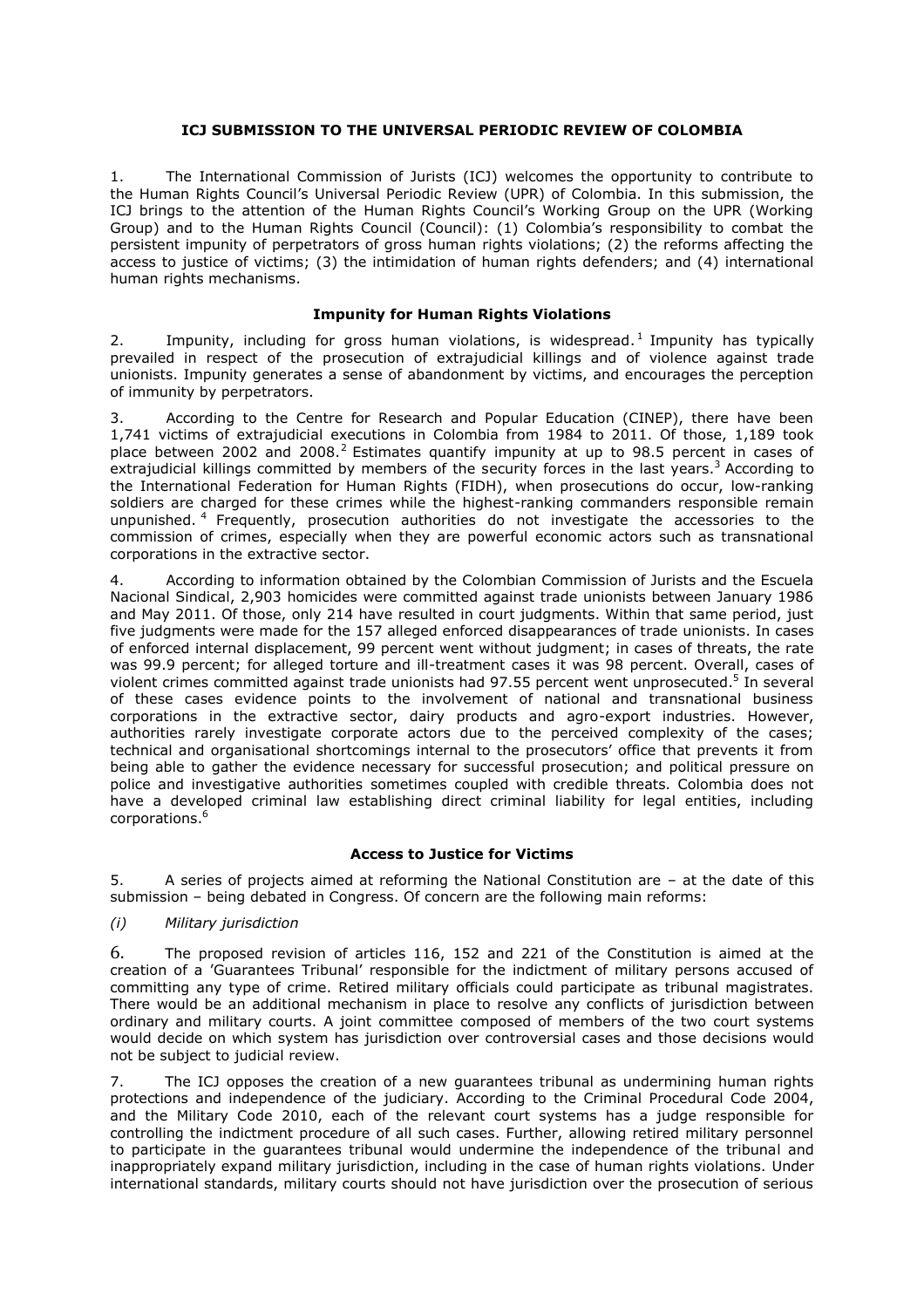human rights violations. Under these amendments, the proposed committee responsible for determining jurisdiction would be a step backwards because it would undermine the presumption that in cases of human rights violations the ordinary courts have jurisdiction.

8. Moreover, the Defense Minister, Juan Carlos Pinzón, has expressed his intention to include a provision in the Judicial Reform Bill that would establish the legal presumption that all crimes committed by active members of the security forces are acts of service. Military courts would thus take priority when active members of the armed forces and security services commit a crime.

9. These proposed reforms disregard international standards regarding the limitations of the military jurisdic*tion*, and the exclusion of human rights violations from the competence of military justice systems.<sup>7</sup>

10. The UN Special Rapporteur on extrajudicial, summary or arbitrary executions has recently asserted that there are continuous attempts by the military justice system in Colombia to claim jurisdiction over extrajudicial killings cases. The Special Rapporteur has also expressed his concern over information indicating reprisals against military judges who have sought to collaborate with the ordinary justice system. <sup>8</sup> Combined with the intended reforms mentioned, this further enhances impunity in Colombia and presents a serious obstacle to the prompt, independent and effective investigation of human rights violations committed by members of the armed forces.

## *(ii) Prioritization of investigations*

11. The *Marco para la Paz* Bill aims to incorporate transitional justice mechanisms within the Constitution by providing tools to achieve peace and end armed conflict.<sup>9</sup> The Bill establishes that certain crimes committed by armed actors who demobilize may be exempted from prosecution. Remaining investigations and prosecutions would be prioritized focusing on the most serious crimes. Non-prioritized cases would not be prosecuted but would instead be investigated by non-judicial mechanisms.

12. The Act 975/2005 reform will establish for the crimes by demobilized armed actors to be investigated according to the significance of the offenses, as well as the particular situation of the perpetrators and victims.<sup>10</sup>

13. The Attorney General's Office has announced a general policy of prioritization of investigations so as to reduce impunity in the ordinary justice system. This policy is said to allow prosecutors to consider the contexts within which violence has taken place.<sup>1</sup>

14. Although the prioritization of investigations is not per se problematic, such prioritization must be proceed in a manner so as not impair the rights of victims', especially in cases of human rights violations. The responsibility to conduct prompt, independent and effective investigations in cases of human rights violations must be fulfilled by States in all cases.<sup>12</sup> The absence of investigations and prosecutions frustrates victims' rights to access justice and to an effective remedy and reparation, as well the right to truth. The use of any non-judicial mechanisms must be complementary rather than in place of judicial mechanisms. The Inter-American Commission on Human Rights has confirmed, in this regard, that the creation of non-judicial mechanisms does not exonerate the State from its obligation to bring to justice those responsible for violations of human rights.<sup>13</sup>

## *(iii) Justice reform*

15. In the beginning of 2012, the Government proposed a Justice Reform Bill with the objective of improving access to justice. After Congressional debates, the Government objected to the revised Bill because it would benefit current members of Congress investigated for criminal offences. The Bill was consequently not enacted.

16. The ICJ believes that the Bill contains the following potential risks to the rule of law that must be addressed should they be taken up by a new legislature:

- With the view of reducing case backlog, notaries, arbitration centres, practicing lawyers, and court officials – other than judges and magistrates – would take part in judicial proceeding as judges. This reform could lead to the privatization of justice and undermine the independent and impartial administration of justice.
- The reform proposed the creation of a new Supreme Court section for prosecuting members of Congress as well as other high-level officials. It is unclear how those under prosecution by the current tribunal would be affected.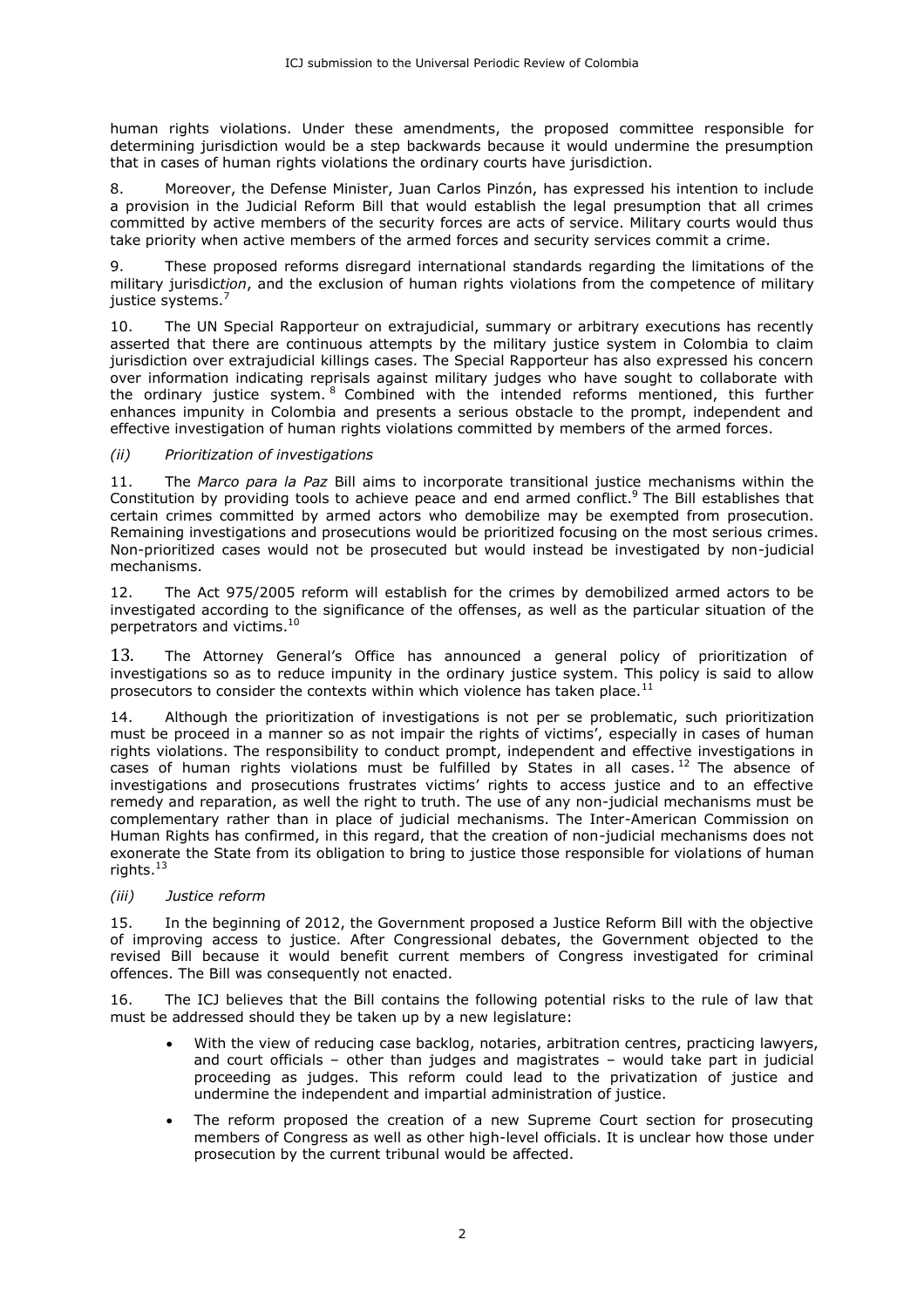The reform intended to prevent citizens from making anonymous complaints against members of Congress. It also intended to modify the loss of investiture processes and prevent the arrests of members of Congress before indictment.

## **Human Rights Defenders**

17. Frequently, human rights defenders (HRDs) in Colombia are threatened, harassed, and subjected to illegal surveillance. Recent incidents include:

- According to Amnesty International, more than 45 HRDs and community leaders, and at least 29 trade union members, were killed in  $2011.<sup>14</sup>$
- Between January and July 2012, 16 HRDs were killed in Colombia. The most recent case is that of Luz Neida Gomez on 1 August 2012. Luz Neida Gomez was a member of the Community Council of the village of Buenos Aires in the department of Cauca. Her husband, Oscar Diaz, is a community leader member of the Comité de Integración del Macizo Colombiano (CIMA). Mr. Diaz has been continuously harassed since June 2011 and was the victim of an assassination attempt in June 2012.
- On 7 May 2012, shots were fired into the Bogota office of the women's rights organization Women's Link Worldwide (WLW). According to Amnesty International, these attacks are suspected to be in retaliation for their work on women's sexual and reproductive rights.<sup>1!</sup>
- On 8 May 2012, three human rights defenders of the National Movement of Victims of State Crimes (MOVICE), and a lawyer from the Permanent Human Rights Committee (CPDH) received death threats. All four have been supporting peasant farmer families, who had been forcibly displaced, to get back land seized by forces involved in the internal armed conflict.<sup>16</sup>
- On 1 June 2012, a paramilitary group left a death threat at the home of Juan Díaz Chamorro, a member of MOVICE in Sincelejo, Northern Colombia. The death threat referred to a number of HRDs campaigning for land restitution.<sup>17</sup>
- On 20 June 2012, HRDs received death threats through an SMS text message mentioning human rights organizations and trade unions, accusing them of being members of guerrilla groups. $18$
- On 4 July 2012, 13 Colombian HRDs were declared "military targets" by the paramilitary that had accused them of being "guerrillas camouflaged in the role of human rights defenders".<sup>19</sup>

18. The protection of human rights defenders is fundamental for the promotion and protection of human rights. Together with measures to guarantee the life, security and integrity of HRDs, the criminal justice system must act to apprehend those responsible. As recently observed by the UN Special Rapporteur on extrajudicial, summary or arbitrary executions, these investigations must be prioritized.<sup>20</sup> The lack of investigations has frustrated the possibility of avoiding new threatens and intimidation.

# **International Human Rights Instruments and Mechanisms**

19. The Government of Colombia is a party to several of the core human right treaties, but it is yet to become party to the Optional Protocol (OP) to the International Covenant on Economic, Social and Cultural Rights (ICESCR), the OP to the Convention against Torture and Other Cruel, Inhuman or Degrading Treatment or Punishment (OPCAT), and the Third OP to the Convention for the Rights of the Child (CRC).

20. The Government of Colombia has adhered to the periodic reporting deadlines to the treaty bodies. Although the Government has extended a standing invitation to the Special Procedures, since March 2003, it has four pending requests for visits by the Special Rapporteur on adequate housing, the Special Rapporteur on the right to food, the Special Rapporteur on extreme poverty and the Working Group on mercenaries.<sup>21</sup>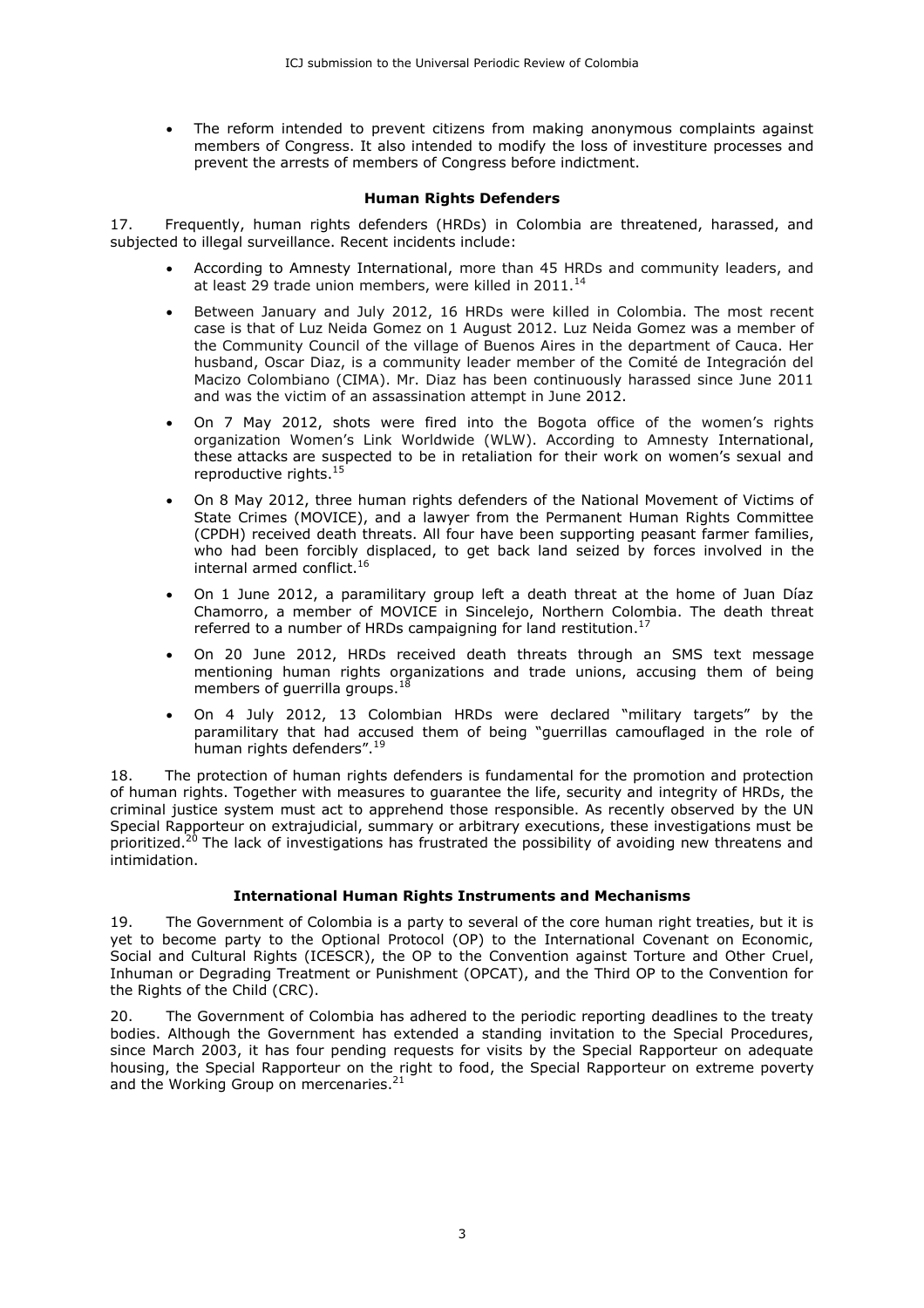### **Recommendations**

21. The ICJ calls upon the Working Group and the Council to recommend to the Government of Colombia to:

#### *Concerning impunity and access to justice*

- i). Take concrete measures to end impunity for gross human rights violations, in particular those implicating State agents in cases of alleged extrajudicial killings and violence against trade union members and business corporations;
- ii). Consider a reform of its national criminal law to develop corporate criminal liability in cases involving serious human rights abuses;
- iii). Increase technical capacity within the police and the public prosecutor's office to investigate complex crimes involving corporate actors;
- iv). Reject any reform proposal that would serve to eliminate or reduce investigation or prosecutions of serious human rights violations, or impede access to effective remedies;
- v). Reject any reform proposal that would expand the jurisdiction of the military justice system to cover allegations of serious human rights violations;

#### *Concerning human rights defenders*

vi). Conduct prompt, independent and effective investigations into allegations of threats, intimidation and violence against human rights defenders;

#### *Concerning international instruments and mechanisms*

- vii). Become party to: the OP to the ICESCR, the OPCAT, and the Third OP to the CRC;
- viii). Accept the requests of the Special Rapporteur on adequate housing, the Special Rapporteur on the right to food, the Special Rapporteur on extreme poverty and the Working Group on mercenaries to undertake official missions in Colombia at the earliest possible opportunity, and extend to them all reasonable cooperation and assistance to facilitate a timely and effective country mission;
- ix). Present to the Council, as soon as possible after adoption of the outcome document for the UPR of Colombia, a national plan of action for the implementation of accepted recommendations and voluntary pledges and commitments; and
- x). Present to the Council, two years after adoption of the outcome document, a mid-term progress report on the status of implementation of recommendations and voluntary pledges and commitments.